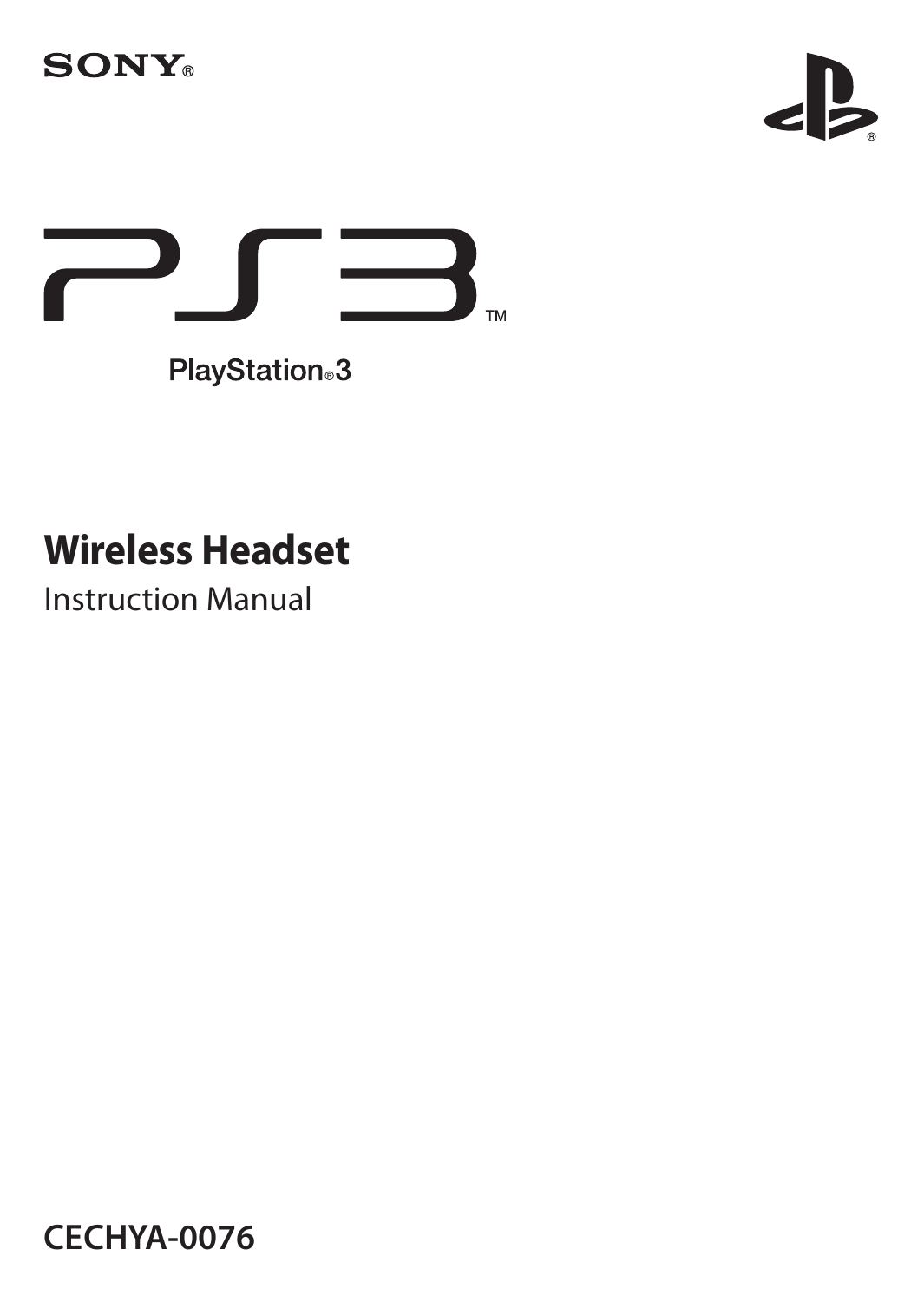#### **Wireless Headset**



## **Charging Cradle**

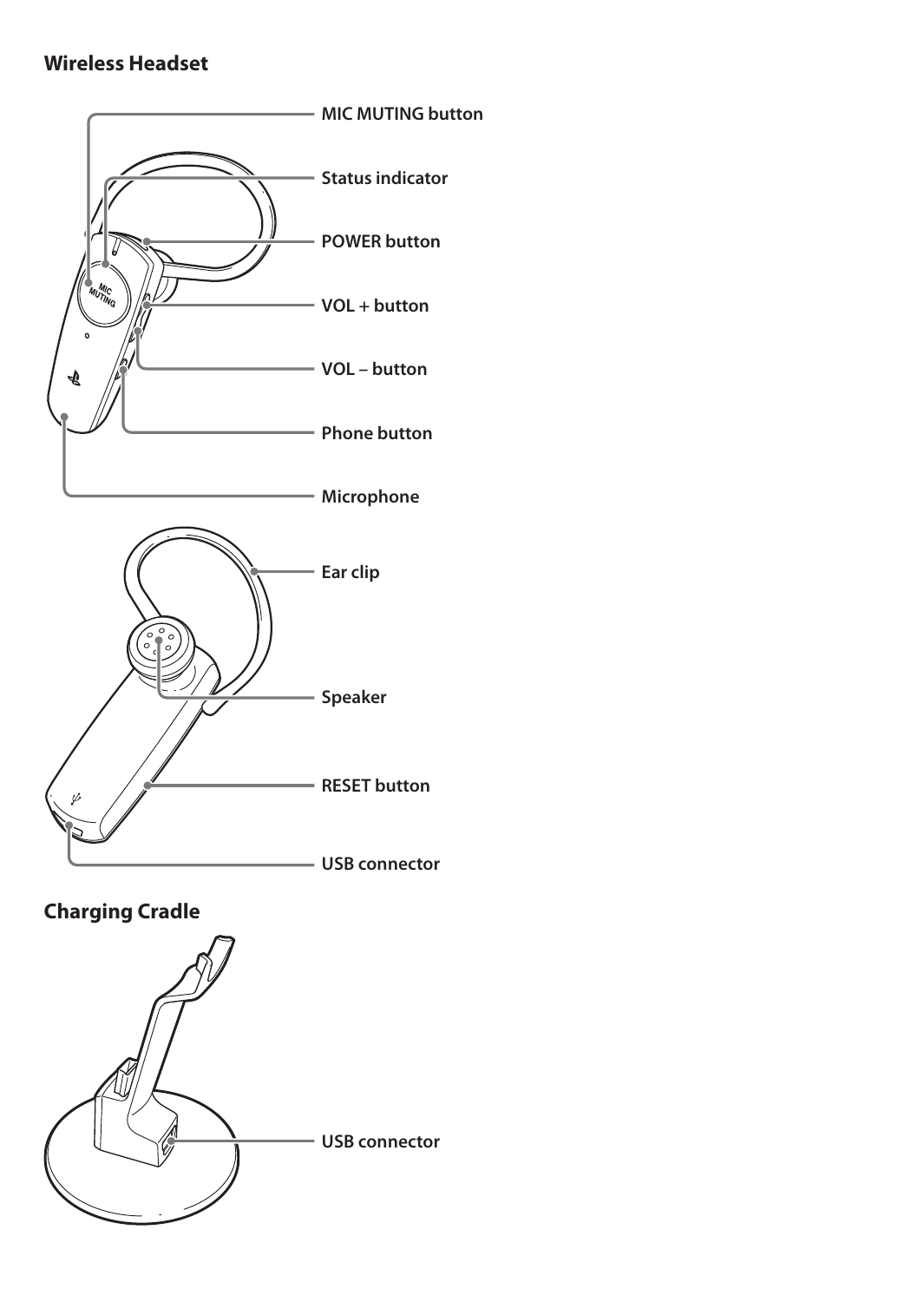## **Precautions**

Before using this product, carefully read this manual and retain it for future reference. Read also the instructions for the PlayStation®3 system.

#### **Safety**

- ˎ Observe all warnings, precautions and instructions.
- ˎ CHOKING HAZARD Small parts. Keep out of the reach of small children.

#### **Use and handling**

- ˎ Permanent hearing loss may occur if the headset is used at high volume. Set the volume to a safe level. Over time, increasingly loud audio may start to sound normal but can actually be damaging your hearing. If you experience ringing in your ears or muffled speech, stop listening and have your hearing checked. The louder the volume, the sooner your hearing could be affected. To protect your hearing:
	- Limit the amount of time you use the headset at high volume.
	- Avoid raising the volume to block out noisy surroundings.
	- Lower the volume if you can't hear people speaking near you.
- ˎ Do not expose the headset to high temperatures, high humidity or direct sunlight.
- ˎ Do not put heavy objects on the headset.
- ˎ Do not allow liquid or small particles to get into the headset.
- ˎ Do not throw or drop the headset or subject it to strong physical shock.
- ˎ Do not place any rubber or vinyl materials on the headset exterior for an extended period of time.
- ˎ Use a soft, dry cloth to clean the headset. Do not use solvents or other chemicals. Do not wipe with a chemically treated cleaning cloth.
- ˎ Do not disassemble or insert anything into the headset because this may cause damage to the internal components or cause injury to you.
- ˎ Observe all signs and instructions that require an electrical device or radio product to be switched off in designated areas, such as gas/refueling stations, hospitals, blasting areas, potentially explosive atmospheres or aircraft.
- ˎ The battery used in this device may present a risk of fire or chemical burn if mistreated. Do not disassemble, heat above 60°C / 140°F, or incinerate.

## **Registering (pairing) with the PS3™ system**

When you connect the headset to the PS3™ system using the supplied USB cable, the pairing process will be completed automatically. The status indicator on the headset lights up in solid purple for about two seconds to indicate that the headset and the PS3™ system have been paired. After the devices are paired, the [Wireless Headset] will be displayed as a device name when you select <del>ex</del> (Settings) ⇒ ® **8** (Accessory Settings) ➡ [Manage Bluetooth® Devices] on the<br>DS2™ system PS3™ system.

#### **Notice**

To use the headset with the PS3™ system, the system software must be version 3.50 or later. You can check the system software version by selecting  $\bigoplus$  (Settings)  $\Rightarrow$   $\circ$  (System  $Settings) \Rightarrow [System Information].$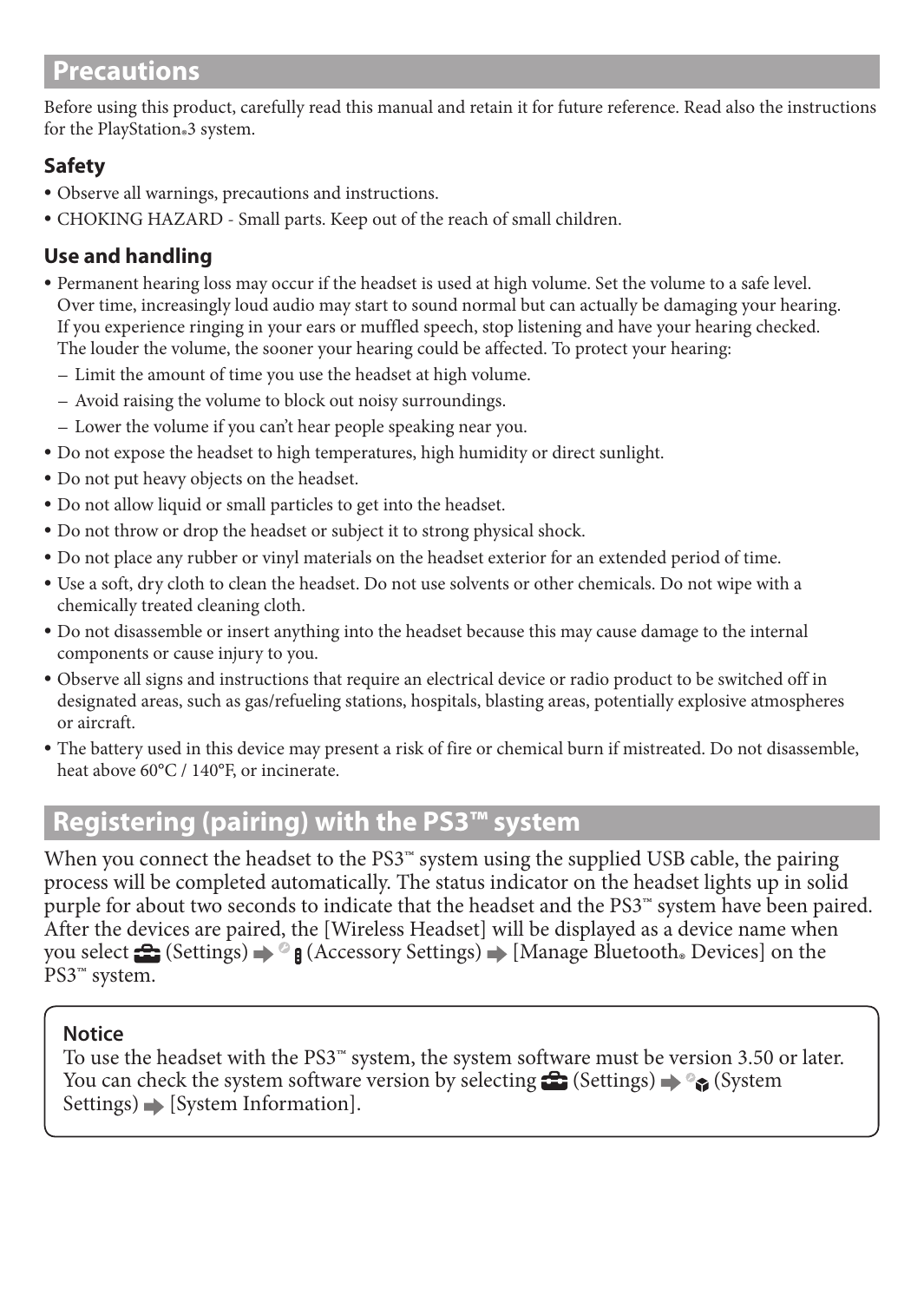

#### **Hints**

<sup>ˎ</sup> You can also pair the headset while it is attached to the supplied charging cradle.



<sup>ˎ</sup> When the headset is paired with a PS3™ system, you can only select [3] or [Off] in the [Microphone Level] settings under  $\bigoplus$  (Settings)  $\Rightarrow$  **a** (Accessory Settings)  $\Rightarrow$  [Audio Device Settings].

## **Registering (pairing) the headset with other Bluetooth® Devices**

You can pair the headset with up to seven Bluetooth® devices other than the PS3™ system.<br>For information about an entire the Plustacth, davice, refer to the instructions symplical For information about operating the Bluetooth» device, refer to the instructions supplied with<br>the device the device.

#### **Registering (pairing) the headset with a Bluetooth® mobile phone**

To pair the headset with a Bluetooth® mobile phone, perform the following steps.

- 1 **Turn on the mobile phone.**
- 2 **Press and hold down the POWER button on the headset until the status indicator flashes alternately in red and blue, indicating that the headset is in pairing mode.**

## **3** Start the Bluetooth® connection on the mobile phone.

For details, refer to the instructions supplied with the mobile phone.

If the device prompts you for a PIN code or pass key, enter [0000].

The headset is displayed as [Wireless Headset] on the Bluetooth $_{\circ}$  device. If it is not displayed, try maining the devices active attributed in the state of the device of the device. pairing the devices again, starting with step 1.

For details about use of the headset to answer calls, refer to "Using the headset".

#### **Hints**

- There is no guarantee that this product can be paired with all Bluetooth®-compatible devices.<br>To pair with the hardest the Bluetooth, davies must sum on the same Bluetooth, must least the To pair with the headset, the Bluetooth® device must support the same Bluetooth® profile as the<br>hardert headset.
- You cannot use a USB cable to pair the headset with a Bluetooth® device other than the PS3™ system.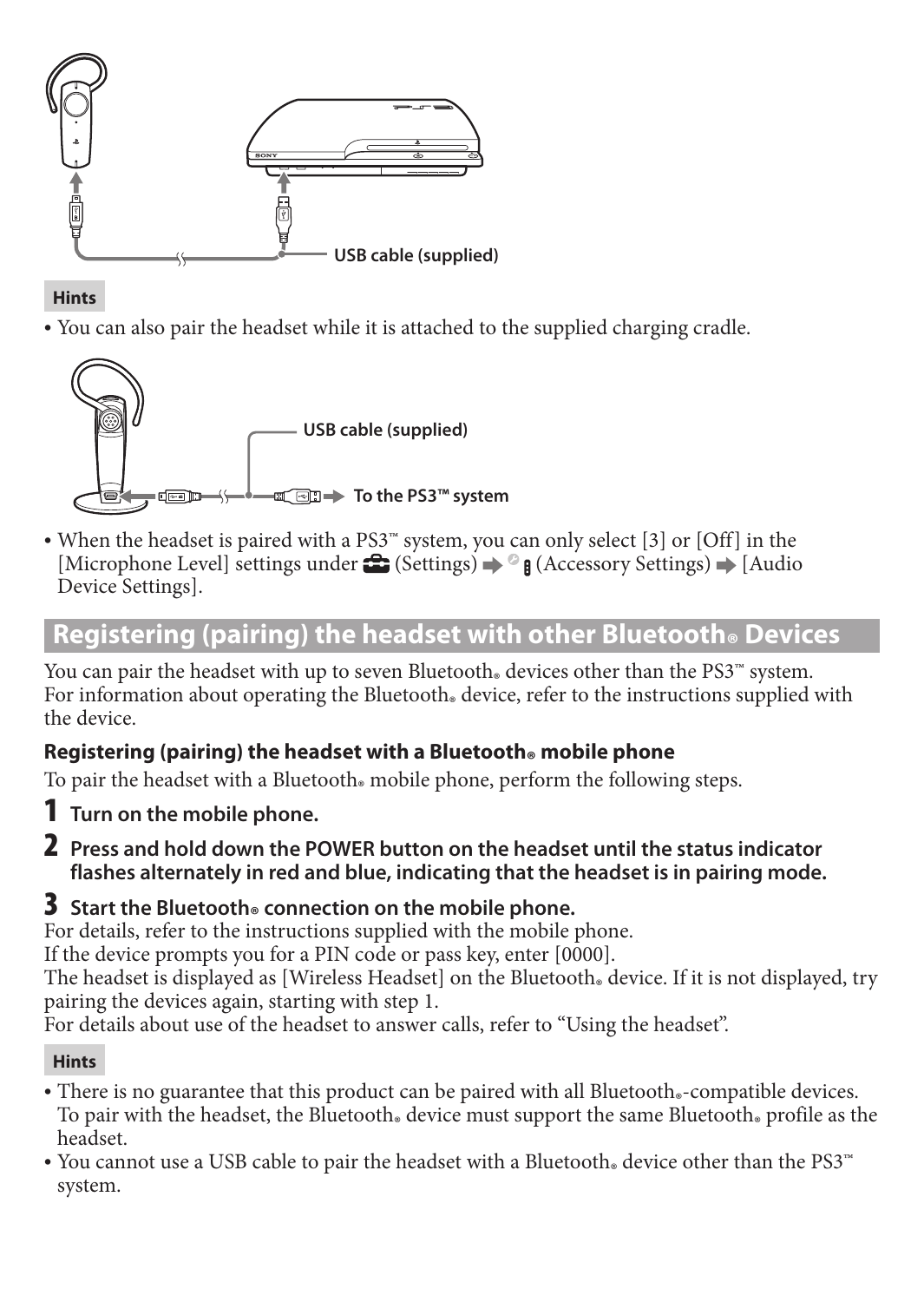## **Priority settings for Bluetooth® connections**

When you turn on the headset, it will automatically search for and connect to the PS3™ system that it is paired with.

If you press the phone button on the headset after it is turned on and before it is connected to the PS3<sup>™</sup> system, the headset will search for and connect to a Bluetooth® device (other than the  $RST^*$  outom) that has a proviously ottablished connection with the headset PS3™ system) that has a previously established connection with the headset.

#### **Hint**

If the headset cannot connect to the paired PS3™ system, press the POWER button to enable the headset to search for the PS3™ system again.

## **Charging the headset**

You can charge the headset by connecting it to the supported USB device by using either a USB cable or the charging cradle. During charging, the status indicator lights up in solid red.

#### **Checking the remaining battery charge**

If you press the POWER button two times while the headset is turned on, the status indicator flashes in solid red. You can check the amount of remaining battery charge by the number of times the status indicator flashes.

| Indicator (red)                                             | Remaining battery charge  |
|-------------------------------------------------------------|---------------------------|
| Flashes three times:                                        | Full                      |
| Flashes two times:                                          | Medium                    |
| Flashes one time briefly and then<br>flashes one time long: | Low (needs to be charged) |

#### **Hint**

- The headset cannot be turned on while the USB cable is connected. When the headset is connected using the charging cradle, press and hold down the POWER button for about one second to turn on the headset.
- <sup>ˎ</sup> Charging takes approximately 3 hours when starting with no battery charge left.
- <sup>ˎ</sup> During operation, the headset will beep when the remaining battery charge is low.
- Charge in an environment where the temperature range is between  $10^{\circ}C 30^{\circ}C (50^{\circ}F 86^{\circ}F)$ .
- <sup>ˎ</sup> Charging may not be as effective when performed in other environments.
- <sup>ˎ</sup> If you do not plan to use the wireless headset for an extended period of time, it is recommended that you fully charge it at least once a year to help maintain battery functionality.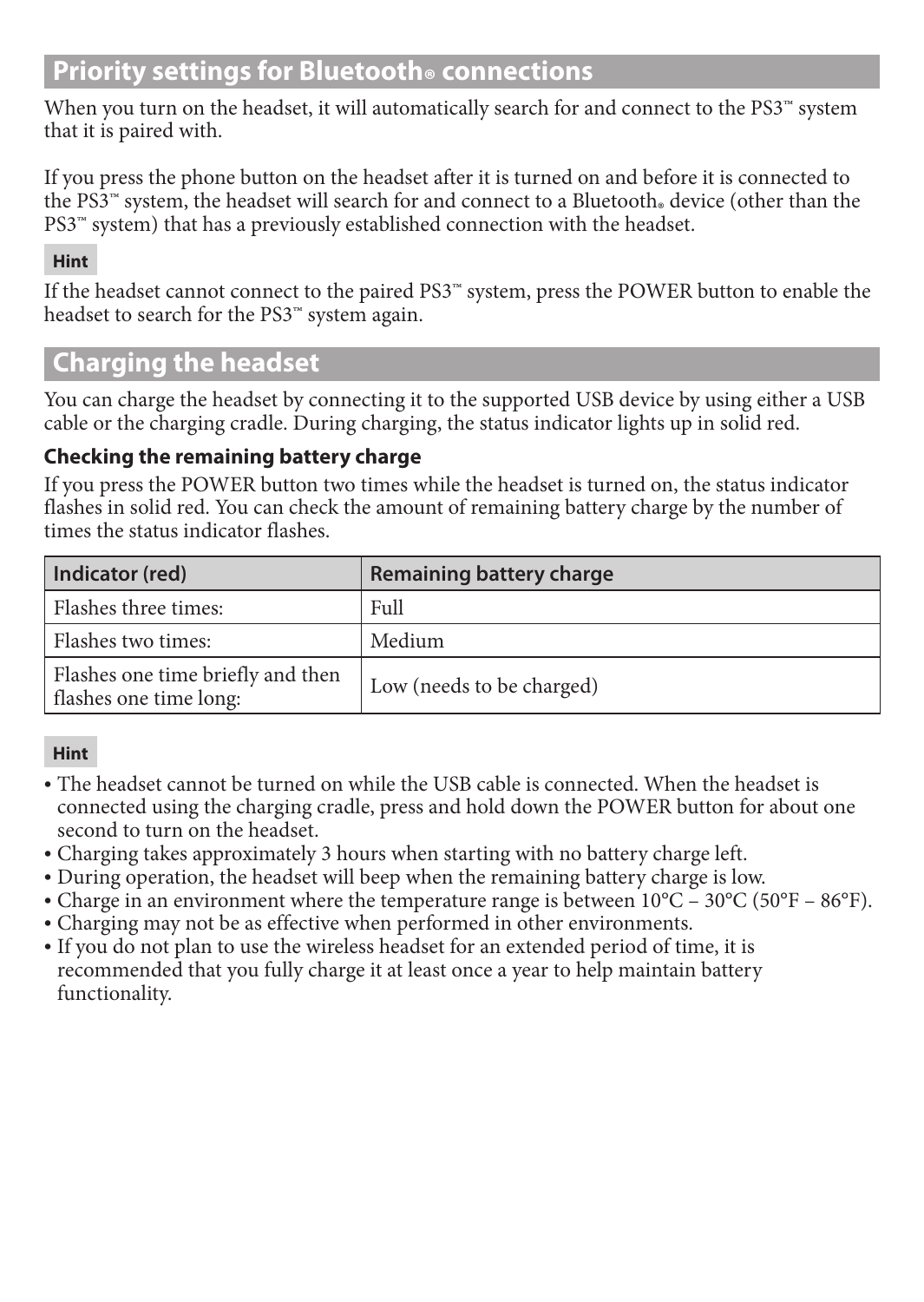## **Using the headset**

| <b>Function</b>                                        | <b>Operation and status</b>                                                                                                                                                                                                                                                                              |
|--------------------------------------------------------|----------------------------------------------------------------------------------------------------------------------------------------------------------------------------------------------------------------------------------------------------------------------------------------------------------|
| Turn on the headset                                    | Press and hold down the POWER button for more than<br>one second.<br>The headset beeps and the status indicator flashes in blue.<br>The headset will then connect to the paired PS3 <sup>**</sup> system.                                                                                                |
| Connect to the mobile phone<br>paired with the headset | Turn on the headset, and then press the phone button.                                                                                                                                                                                                                                                    |
| Turn off the headset                                   | Press and hold down the POWER button for more than<br>one second.<br>The headset beeps and the status indicator flashes in blue<br>for about two seconds, then stops.                                                                                                                                    |
| Turn the microphone on and off                         | Press the MIC MUTING button briefly.<br>The status indicator flashes in purple while the<br>microphone is not in active use.                                                                                                                                                                             |
| Adjust the volume                                      | Press the volume + or volume - button.                                                                                                                                                                                                                                                                   |
| Reset the headset                                      | Insert a small pin or similar object into the hole for the<br>RESET button and push for longer than one second.<br>Restarts the headset. User settings and pairing<br>information are retained.                                                                                                          |
| Restore default settings                               | With the headset turned off, press and hold the phone<br>button, MIC MUTING button and POWER button for<br>more than five seconds.<br>The status indicator flashes in purple.<br>Default manufacturer's settings (such as volume) are<br>restored on the headset. All pairing information is<br>deleted. |

| When the headset is<br>connected to a<br>mobile phone                                                     | Status of the mobile<br>phone | Operation                                                         |
|-----------------------------------------------------------------------------------------------------------|-------------------------------|-------------------------------------------------------------------|
| Answer a call                                                                                             |                               | Briefly press the phone button.                                   |
| Reject a call                                                                                             | Receiving                     | Press and hold down the phone button for<br>more than one second. |
| End a call                                                                                                |                               | Briefly press the phone button.                                   |
| Transfer a call from<br>the headset to the<br>phone / Transfer a call<br>from the phone to the<br>headset | During a call                 | Press and hold down the phone button for<br>more than one second. |
| Redial a number                                                                                           | In Standby                    | Briefly press the phone button twice.                             |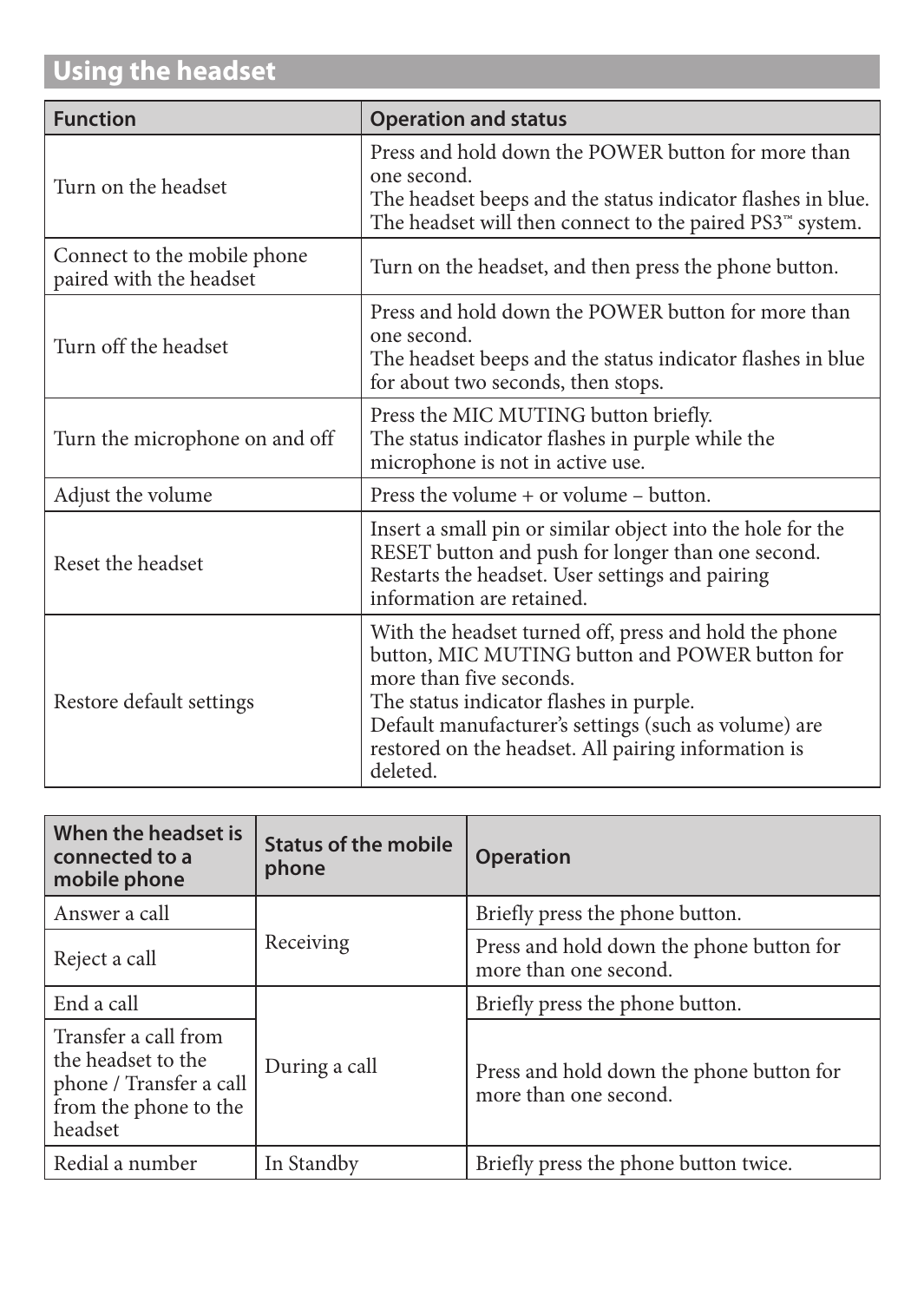#### **Hints**

- <sup>ˎ</sup> Disconnect the USB cable when using the headset.
- <sup>ˎ</sup> The headset cannot be turned on while a USB cable is connected. You can turn on the headset when it is connected using the charging cradle.
- You must first pair the headset with a mobile phone that supports Bluetooth® connection to be<br>
chlo to use the mobile phone features able to use the mobile phone features.
- After the headset is paired with the PS3™ system, pairing will not be cancelled even if you turn off the headset or the PS3™ system.

| <b>Indicator colour</b> | <b>Flashing pattern</b>                     | <b>Headset status</b>                                                                               |
|-------------------------|---------------------------------------------|-----------------------------------------------------------------------------------------------------|
| Red and Blue            | Flashing alternately and quickly            | In pairing mode                                                                                     |
|                         |                                             | Blue one time, red one time:<br>Connected while attached to the<br>charging cradle (not in use) $*$ |
|                         | Flashing alternately and slowly             | Blue two times, red one time:<br>Connected while attached to the<br>charging cradle (in use)*       |
| Blue                    | Flashing                                    | Connected to a Bluetooth.<br>supported device                                                       |
|                         | Flashing quickly                            | Waiting for a connection                                                                            |
|                         | Flashing one time repeatedly and<br>slowly  | Connected (not in use)                                                                              |
|                         | Flashing two times repeatedly and<br>slowly | Connected (in use)                                                                                  |
|                         | Flashing two times repeatedly               | Connected to a PS3 <sup>™</sup> system                                                              |
|                         | Flashing five times repeatedly              | Receiving a call                                                                                    |
| Red                     | Solid                                       | Charging the battery                                                                                |
|                         | Flashing                                    | Pairing failed                                                                                      |
| Purple                  | Flashing one time repeatedly                | Pairing succeeded                                                                                   |
|                         | Flashing two times repeatedly               | Microphone turned off                                                                               |

## **Status indicator display**

\* The charging cradle is connected to the PS3™ system via a USB cable.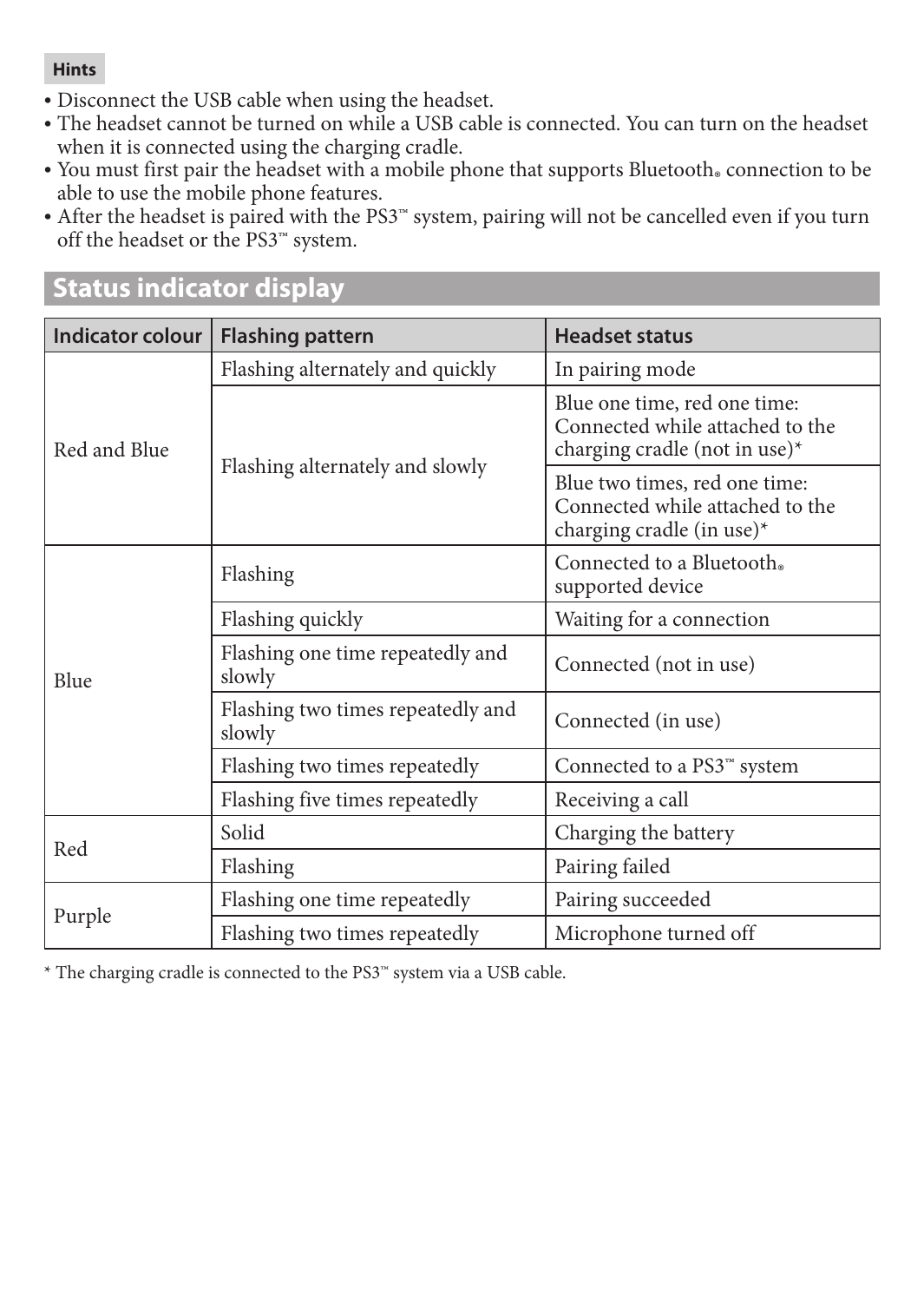## **Wearing the headset**

- 1 **Attach the ear clip to the wireless headset.**
	- **To wear on the right ear To wear on the left ear**





2 **Gently push open the ear clip. While holding the ear clip open, slide it behind your ear.**







## **Headset features for the PS3™ system**

#### **Status display**

When you press any of the headset's buttons while it is connected to a PS3™ system, information about the headset (including current status) will be displayed on the upper right corner of the PS3™ system's XMB⊥ (XrossMediaBar) screen.



#### **High Quality (HQ) mode**

The headset's HQ mode enables wide-band wireless voice communication with the PS3™ system. Use of HQ mode enables better radio-frequency interference rejection. HQ mode is on by default when you first pair the headset with the PS3™ system. To turn off the HQ mode, perform the following steps: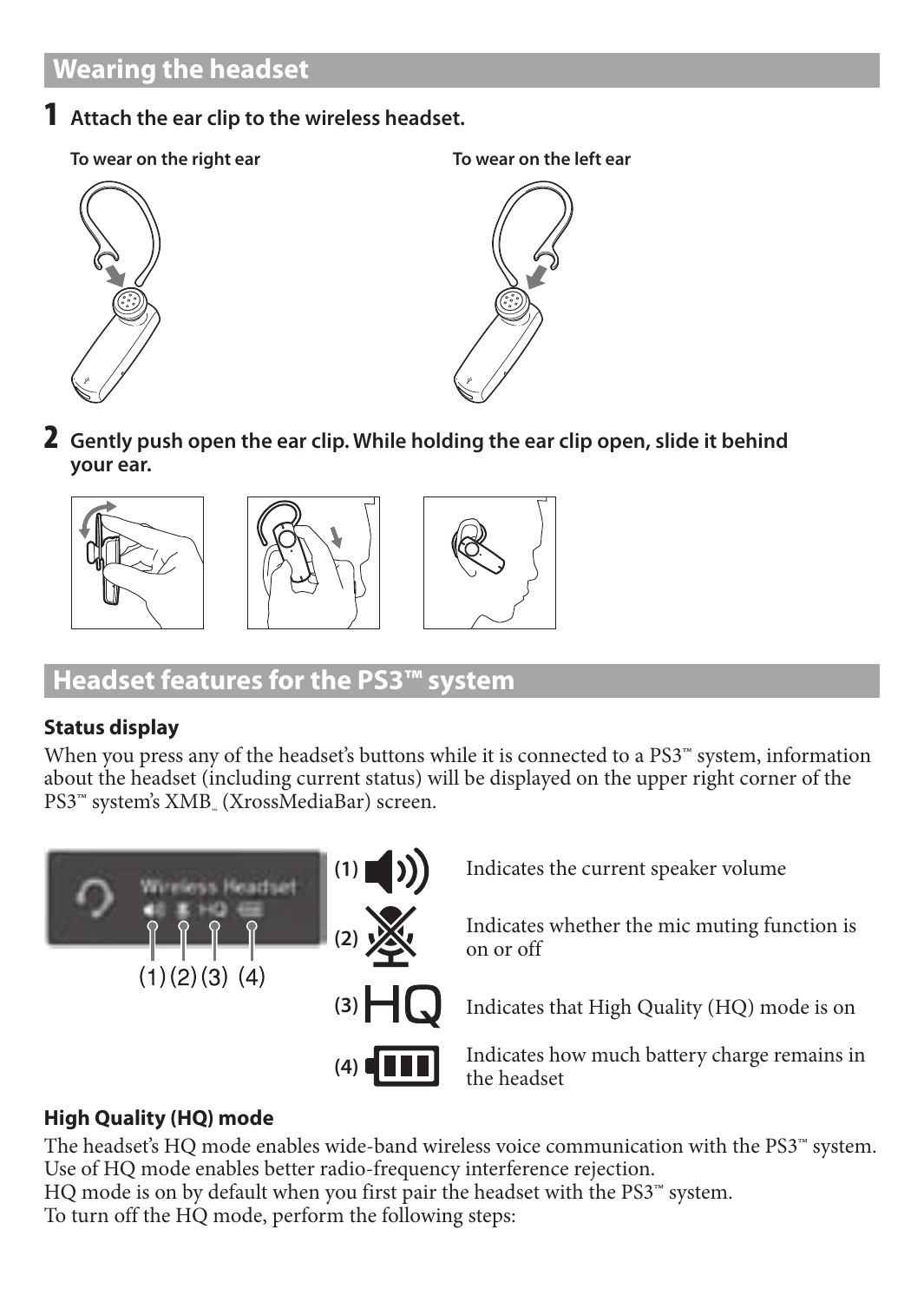- 1 On your PS3<sup>™</sup> system's XMB<sub>™</sub> menu, select **(Settings)** → <sup>©</sup> **B** (Accessory Settings) → **[Manage Bluetooth**® Devices].
- **2** Select the headset from the list of registered devices, and then press the  $\otimes$  button.
- 3 **Select [Information] from the options menu.**
- 4 **Select [Off] under [High Quality (HQ) mode].**

## **Using the headset while placed in the charging cradle**

Place the headset in the charging cradle. Turn on the PS3™ system, and then the headset. You can change the audio output device under  $\hat{\Xi}$  (Settings)  $\Rightarrow$  (Sound Settings)  $\Rightarrow$  [Audio Output Settings].

#### **Hints**

- The High Quality (HQ) mode and use of the headset while in the charging cradle are only available when the headset is connected to the PS3™ system.
- <sup>ˎ</sup> When the headset is placed in the charging cradle, you can use the headset even if the charging cradle is not connected to the PS3™ system.
- <sup>ˎ</sup> When the headset is placed in the charging cradle while the headset is turned on, the message "Wireless headset has been disconnected." will be shown. In that case, press the POWER button briefly to reconnect to the PS3™ system.

## **Before requesting service**

Go through this section if you experience difficulty in operating the headset. Should any problem persist, visit eu.playstation.com.

## **The headset cannot be turned on.**

 $\rightarrow$  Check that the headset is fully charged.

## **The headset has quit responding.**

#### **The headset seems to be stuck in pairing mode (status indicator flashes red and blue alternately) and cannot be turned off.**

 $\rightarrow$  Reset the headset by inserting a small pin or similar object into the hole of the RESET button and push for longer than one second.

#### **Sound can be barely heard. The headset falls off my ear.**

 $\rightarrow$  Check that the headset is placed correctly in your ear. See "Wearing the headset" in this manual for details.

## **There is audio skipping in HQ mode.**

 $\rightarrow$  Try turning off HQ mode. Some games may not provide full audio playback in HQ mode.

## **The headset does not work with my phone. My phone cannot locate the headset.**

- $\rightarrow$  Check that the headset has been charged.
- $\rightarrow$  Confirm that your phone supports the Bluetooth $\cdot$  profile that is supported by the headset.
- $\rightarrow$  Check that the headset is paired with your phone. See "Registering (pairing) the headset with other Bluetooth $_{\circ}$  devices" in this manual for details.

## **I am trying to pair the headset with my phone and cannot enter the PIN code.**

 $\rightarrow$  Turn off your phone and the headset, and then turn them on again. Repeat the pairing process. If necessary, enter [0000] as the PIN code or pass key.

## **I cannot hear other people on my headset.**

 $\rightarrow$  Check that the headset is turned on.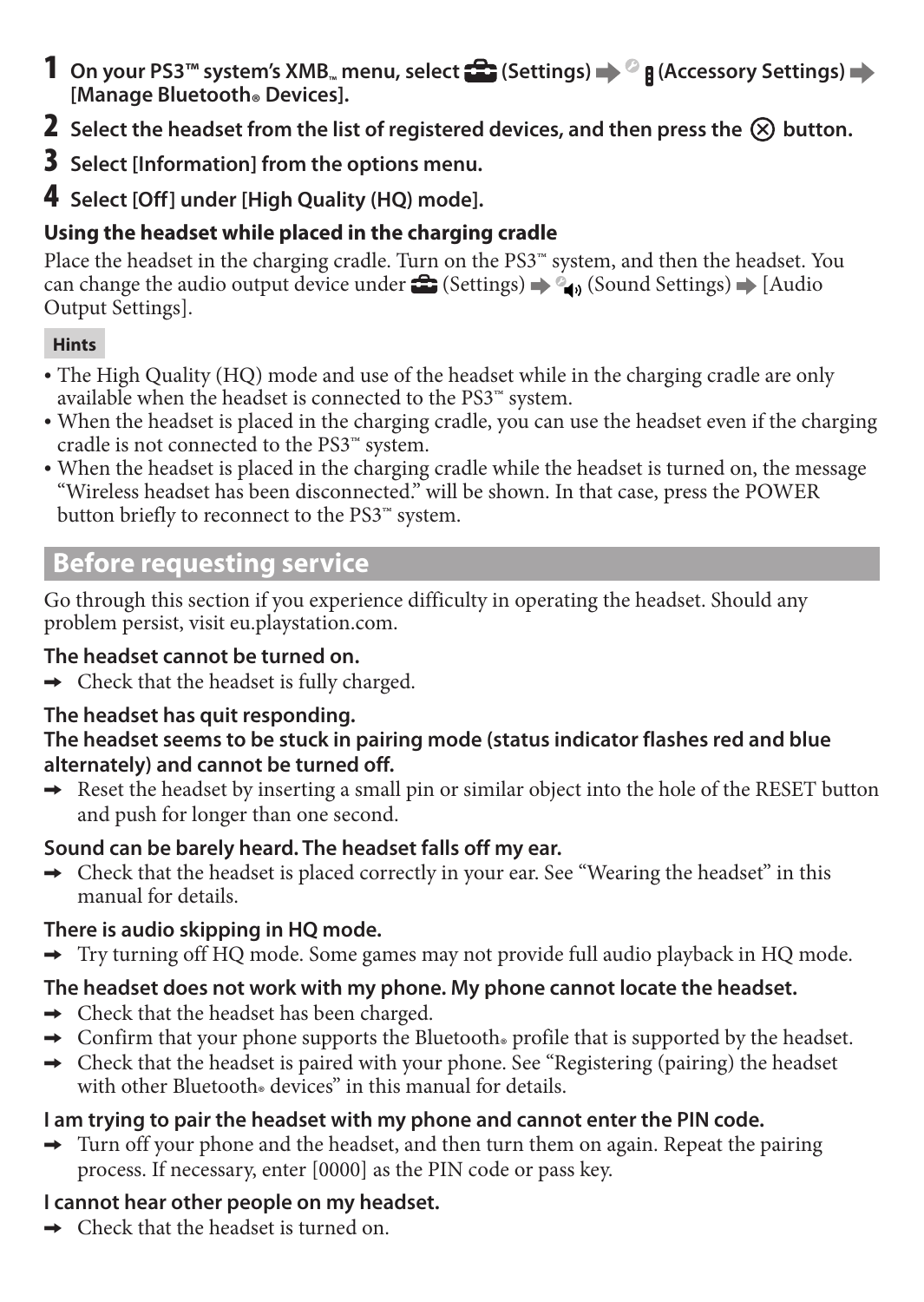#### **People cannot hear me through the headset.**

- $\rightarrow$  Check that the headset is placed correctly in your ear. See "Wearing the headset" in this manual for details.
- $\rightarrow$  Check that the microphone is turned on. If the microphone is turned off, press the MIC MUTING button to turn it on.
- $\rightarrow$  The [Microphone Level] setting on the PS3<sup>™</sup> system may be set to [Off]. Check the setting by selecting  $\bigoplus$  (Settings)  $\Rightarrow$   $\circ$  **A** (Accessory Settings)  $\Rightarrow$  [Audio Device Settings].
- $\rightarrow$  The Bluetooth® connection may be disconnected. Select  $\mathbb{C}$  (Settings)  $\Rightarrow$  **f** (Accessory Settings)  $\blacktriangleright$  [Manage Bluetooth., Devices], and then select [Wireless Headset] to check the connection status using the options menu.

## **Specifications**

| Power source                                                       | DC 3.7 V: Built-in lithium-ion rechargeable battery                                                                                                                                                        |
|--------------------------------------------------------------------|------------------------------------------------------------------------------------------------------------------------------------------------------------------------------------------------------------|
| <b>Battery capacity</b>                                            | $170$ mAh                                                                                                                                                                                                  |
| Operating environment temperature                                  | $5^{\circ}$ C – 35°C / 41°F – 95°F                                                                                                                                                                         |
| Dimensions (w/h/d)<br>(excluding projection parts and ear<br>clip) | Wireless Headset: Approx. $18.6 \times 54.4 \times 24.9$ mm<br>$(0.7 \times 2.1 \times 1.0 \text{ in.})$<br>Cradle: Approx. $49.0 \times 57.4 \times 49.0$ mm<br>$(2.0 \times 2.3 \times 2.0 \text{ in.})$ |
| Mass                                                               | Wireless Headset: Approx. 14 g (0.5 oz)<br>Cradle: Approx. 10 g (0.3 oz)                                                                                                                                   |
| <b>Communication system</b>                                        | Bluetooth, Specification version $2.0 + EDR$<br>(Enhanced Data Rate)                                                                                                                                       |
| Output                                                             | Bluetooth, Specification Power Class 2                                                                                                                                                                     |
| Bluetooth, profiles $*1$                                           | HSP (Headset Profile) / HFP (Hands-free Profile)                                                                                                                                                           |
| <b>Maximum communication range</b>                                 | Approx. 10 m $(33 \text{ ft})^{*2}$                                                                                                                                                                        |
| <b>Talk time</b>                                                   | Up to 6 hours (HQ mode) $*3$                                                                                                                                                                               |
| <b>Standby time</b>                                                | Approx. 7.5 days $(180 \text{ hours})^{*3}$                                                                                                                                                                |
| Contents                                                           | Wireless Headset (1) / USB cable (1) / Ear clip (1) /<br>Charging cradle (1) / Instruction manual (1)                                                                                                      |

\*1 Bluetooth® standard profiles indicate the purpose of Bluetooth® communication between devices.<br>\*2. A the large service depending on feature such as a betaled between druizes, magnetic fields agent

\*2 Actual range varies depending on factors such as obstacles between devices, magnetic fields around devices such as a microwave oven, static electricity, reception sensitivity, aerial performance, and operating systems and software applications in use.

\*<sup>3</sup> Actual time varies depending on factors such as charging status or external environments.

Design and specifications are subject to change without notice.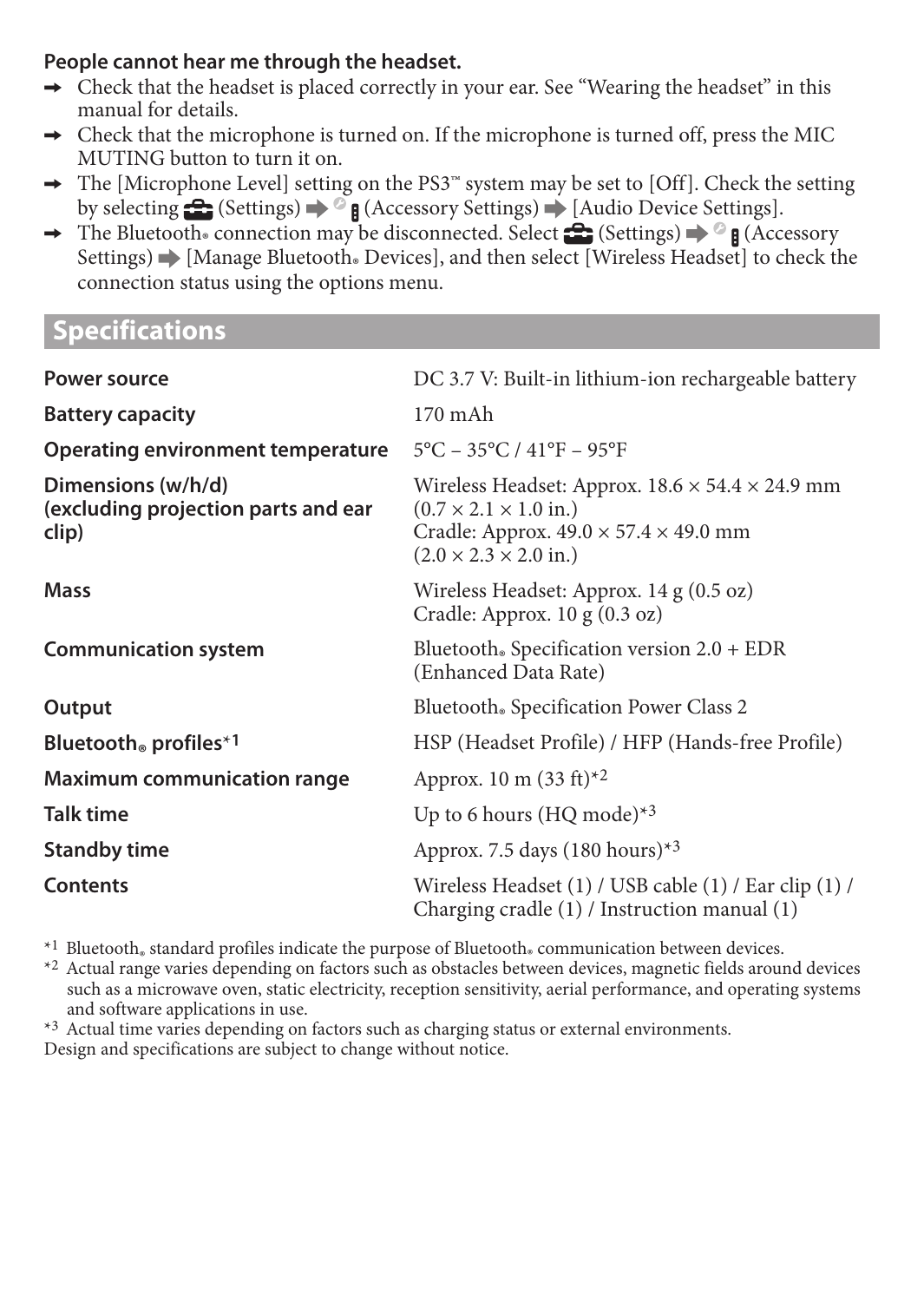## **GUARANTEE**

This product is covered for 12 months from date of purchase by the manufacturer's warranty set out in the PS3™ system manual. Please refer to the PS3™ system manual for full details.

The manufacturer of this product is Weifang Goertek Electronics Co., Ltd., Dongfang North Road, Hi-Tech Industry Development District, Weifang, Shandong, China.

The Authorised Representative for EMC and product safety in Europe is Sony Computer Entertainment Europe Ltd, 10 Great Marlborough Street, London, W1F 7LP, United Kingdom.

Distributed in Europe by Sony Computer Entertainment Europe Ltd, 10 Great Marlborough Street, London, W1F 7LP, United Kingdom.



Where you see either symbol on any of our electrical products, batteries or packaging, it indicates that the relevant electrical product or battery should not be disposed of as general household waste in Europe. To ensure the correct waste treatment of the product and battery, please dispose of them in accordance with any applicable local laws or requirements for disposal of electrical equipment/batteries. In so doing, you will help to conserve natural resources and improve standards of environmental protection in treatment and disposal of electrical waste.

This symbol may be used on batteries in combination with additional chemical symbols. The chemical symbols for mercury (Hg) or lead (Pb) will appear if the battery contains more than 0.0005% mercury or more than 0.004% lead.

This product contains a battery which is permanently built-in for safety, performance or data integrity reasons. The battery should not need to be replaced during the lifetime of the product and should only be removed by skilled service personnel. To ensure the correct waste treatment of the battery, please dispose of this product as electrical waste.

#### **R&TTE Directive "Informal DoC" statement**

Hereby, Sony Computer Entertainment Inc., declares that this product\* is in compliance with the essential requirements and other relevant provisions of Directive 1999/5/EC. For details, please access the following URL: http://www.eu.playstation.com \*For details of the model number, please see above.

#### **In Norway some limitations apply as follows:**

Use of this radio equipment is not allowed in the geographical area within a radius of 20 km from the centre of Ny-Ålesund, Svalbard.